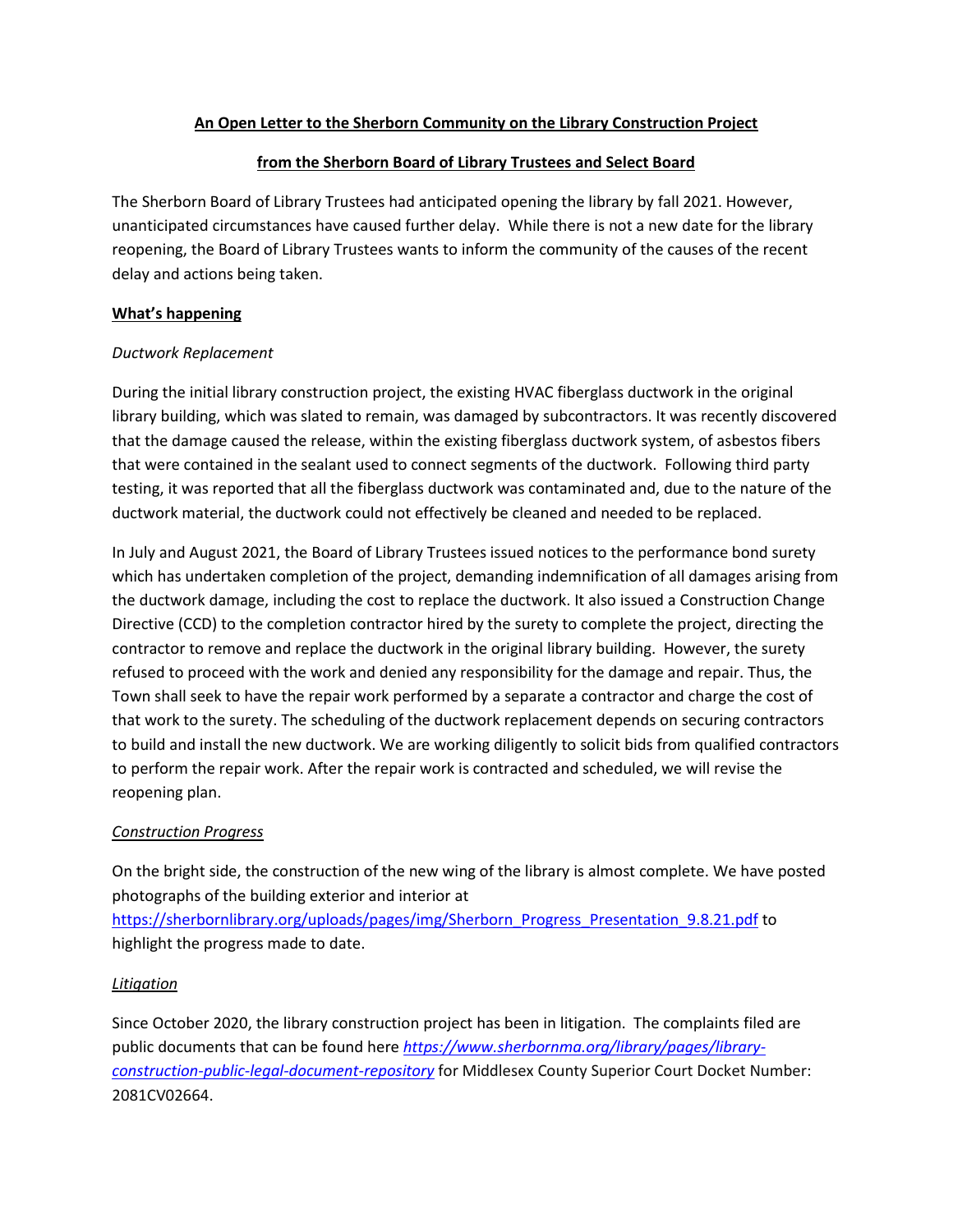The Town intends soon to file new claims against the original contractor, the surety and the completion contractor, including claims that such parties have engaged in unfair and deceptive acts or practices in violation of chapter 93A of Massachusetts law by, among other things, denying responsibility for damage to the fiberglass ductwork in the library building. These claims are discussed in letters from the Town's legal counsel, which can be accessed at the following link:

*<https://www.sherbornma.org/library/pages/library-construction-public-legal-document-repository>*

Because of the ongoing litigation, we are required to keep certain information related to the litigation confidential. The Sherborn Select Board is actively pursuing the Town's rights in the litigation and is pursuing compensation for the Town for costs related to delays and other damages.

## *Costs and Funding*

The Town, the library's endowment, and the Massachusetts Board of Library Commissioners (MBLC) grant continue to provide the funding for the project. The ductwork replacement and other construction delays will result in additional costs, which we will seek to recover from the contractors and surety. A new budget will be established as we receive bids from contractors for the ductwork replacement project.

### **What's Next**

The library will continue to operate in the Sherborn Community Center until the construction project, including the ductwork replacement, is complete. Current programming will continue through 2021, and with recent changes to COVID restrictions, the facility is now open 41 hours per week, offering many programs and events as well as expanded digital resources. Please visi[t sherbornlibrary.org](https://sherbornlibrary.org/) for additional information.

We will continue to share periodic updates as the library construction project progresses. When appropriate, we will hold a Public Forum to provide additional information on the project, including overall project costs/funding and schedule updates on the library reopening.

### **How to Learn More**

Information on the library construction project is posted on the Sherborn Library websit[e Sherborn](https://sherbornlibrary.org/news-events/renovation-news/)  [Library Renovation News](https://sherbornlibrary.org/news-events/renovation-news/) .

Should you have specific questions, please e-mail sherbornlibrary@comcast.net and we will respond to all inquiries.

Both the Library Trustees and the Library Building Committee meet monthly in open public meetings. The dates, times and location of these meetings are posted on the Town of Sherborn website: <https://www.sherbornma.org/calendar> Citizens are invited to attend these meetings to learn more about the construction work and ask questions.